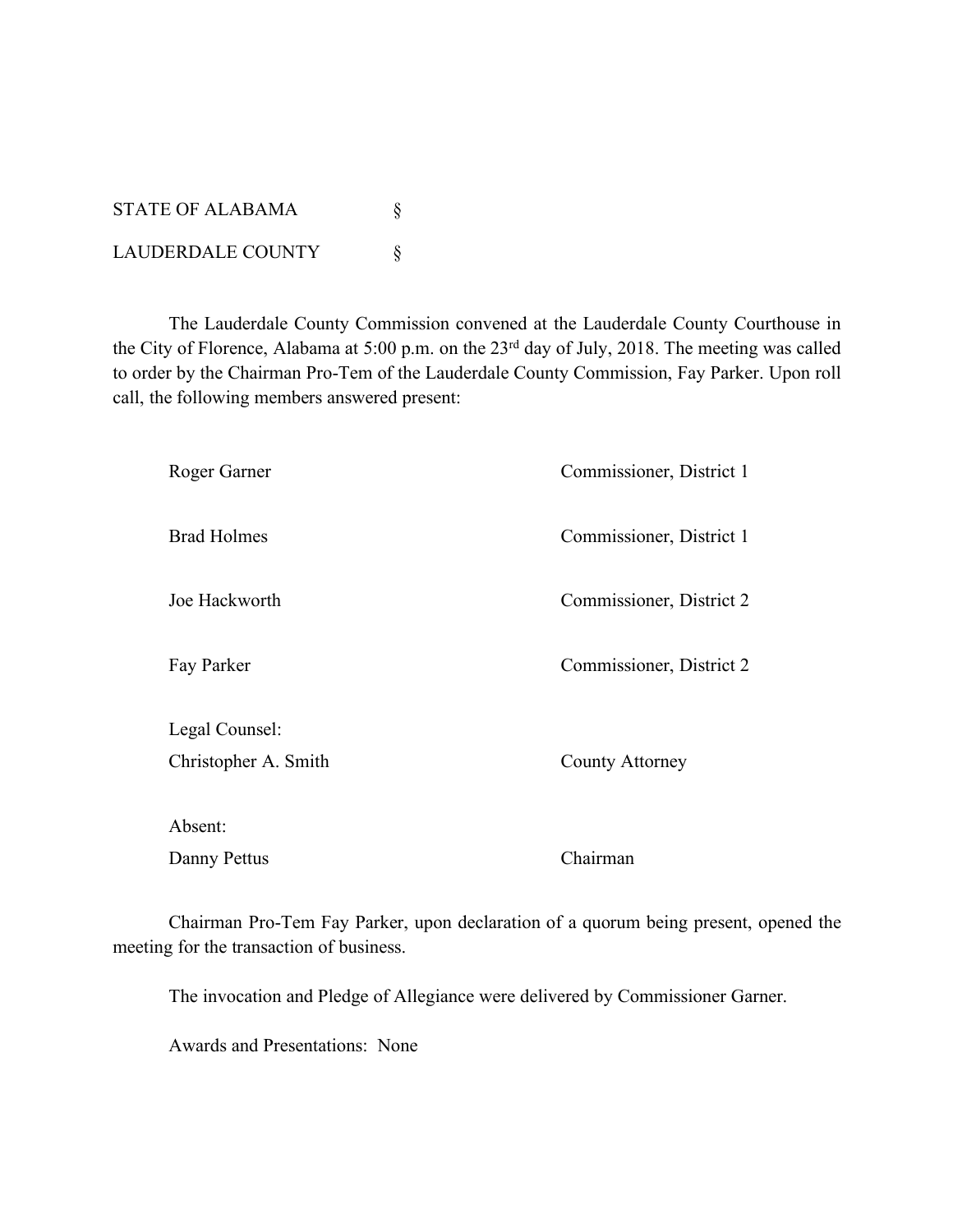Public Comments on Agenda items: None

Commissioner Holmes asked Chairman Pro-Tem Parker to remove item number six on the agenda due to the Greenhill Senior Center not having their grant information finalized. Commissioner Holmes moved, seconded by Commissioner Garner that all other items listed on the regular business agenda be approved for immediate consideration and remove item number six on the agenda. There being no further discussion and upon a vote taken, motion unanimously approved. Agenda is herein recorded and made part of these minutes.

Commissioner Garner moved, seconded by Commissioner Holmes that the minutes of the last regular meeting of the Commission be approved for recording. There being no discussion and upon vote taken, motion unanimously approved.

Commissioner Hackworth moved, seconded by Commissioner Garner to approve a resolution that authorizes the Reappraisal Department budget for Fiscal Year 2017-2018 to be amended by line item only. Overages occurring in the line item shall be reconciled by excess funds in Insurance for Motor Vehicles according to the attached budget revision request. There being no discussion and upon a vote taken, motion unanimously approved. Resolution and copy of the request form are herein recorded and made a part of these minutes.

Commissioner Holmes moved, seconded by Commissioner Garner to approve a resolution that will allow a voting location change for Precinct 7 from Killen Baptist Church to Killen Church of Christ Annex which is located at 1560 US Highway 72, Killen, AL 35645. Commissioner Holmes asked Lauderdale County Probate Judge, Will Motlow, to explain the reason for the voting location change. Judge Motlow stated that Killen Baptist Church asked him to change the voting location due to their children's after school program which has grown and due to this growth, parking is very limited. Judge Motlow also stated that Killen Church of Christ has an annex building with much better parking and there is also a traffic light that will help traffic flow in and out of the voting location. Commissioner Holmes thanked Judge Motlow for doing such a good job working on the new voting location. There being no further discussion and upon a vote taken, motion unanimously approved. Resolution is herein recorded and made a part of these minutes.

Commissioner Holmes moved, seconded by Commissioner Hackworth to approve a resolution to authorize the Lauderdale County Commission to renew a contract with One Place of the Shoals which will provide an appropriation of twenty five thousand dollars in exchange for beneficial services for victims of domestic violence, adult rape and sexual assault, child sexual and physical abuse, and elder abuse. There being no discussion and upon a vote taken, motion unanimously approved. Resolution and copy of the contract are herein recorded and made part of these minutes.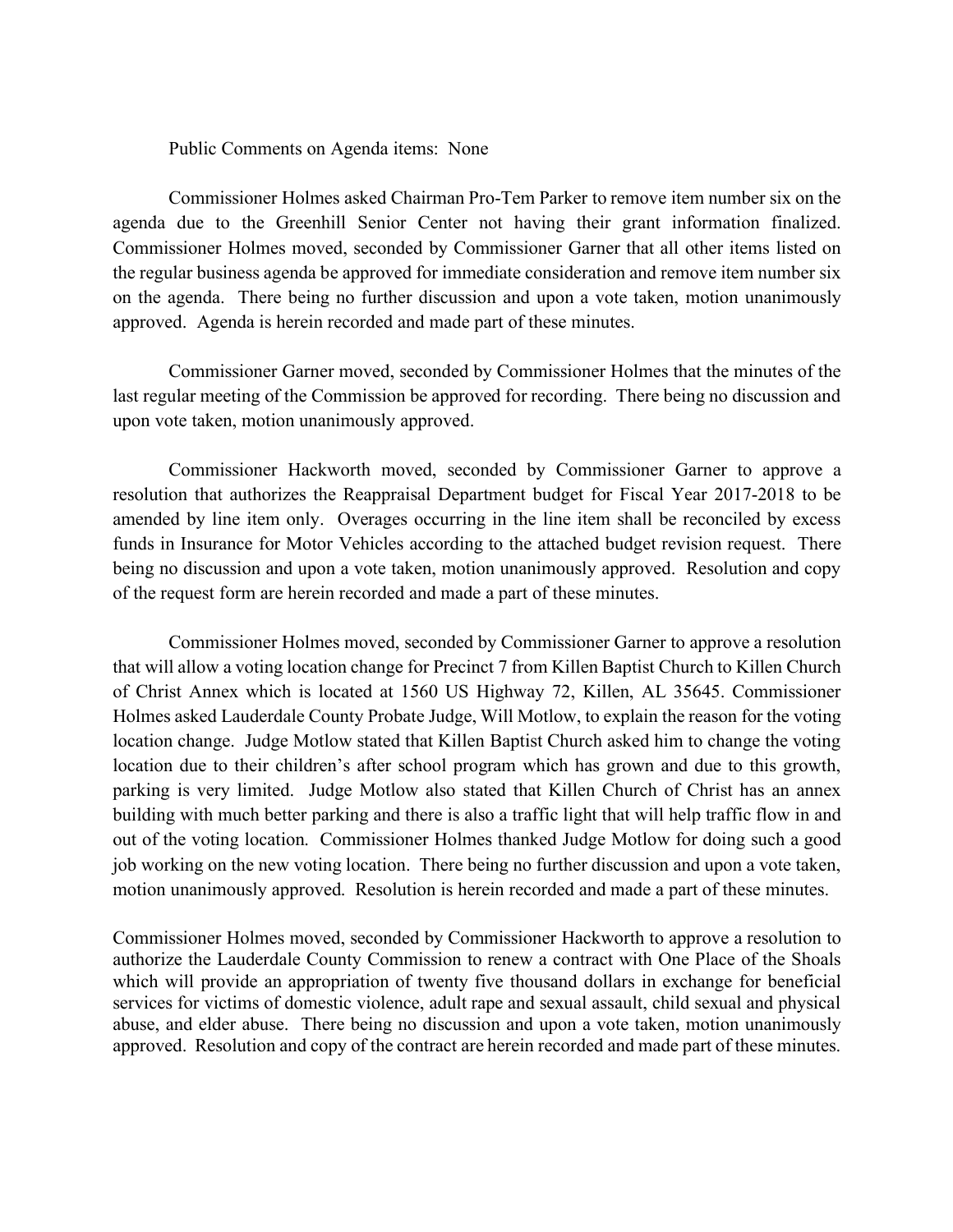Commissioner Garner moved, seconded by Commissioner Holmes to approve a resolution authorizing the temporary assignment of additional Human Resource duties to Ms. Kate Sanger on recommendation of Lauderdale County Administrator, Brenda Bryant. This is temporary and will be revisited within six months. During this time, Ms. Sanger will receive a pay increase of sixty-four dollars and forty cents weekly to begin immediately. There being no discussion and upon a vote taken, motion unanimously approved. Resolution is herein recorded and made part of these minutes.

In compliance with competitive bid laws of the State of Alabama, sealed bids were advertised for Bid No. 2018-8, "Countywide Herbicide Application Project". Bid responses were received, publicly opened, and read aloud on July 17<sup>th</sup>, 2018. A bid tabulation sheet was prepared for the Commissions review. Chairman Pro-Tem Parker referred to Lauderdale County Engineer, Eric Hill, for his recommendation. Mr. Hill stated that there was only one bidder which is Roadside, Inc. of Auburn, Alabama and he recommends that we accept their bid. Commissioner Garner asked Mr. Hill if the price of one hundred fifty dollars is the price per acre. Mr. Hill stated that yes, that is the price per acre and it is within the price that they expected to pay. Commissioner Hackworth moved, seconded by Commissioner Garner to accept the recommendation. There being no further discussion and upon a vote taken, motion unanimously approved. Bid to be awarded to Roadside, Inc. of Auburn, Alabama. Bid tabulation sheet is herein recorded and made part of these minutes.

The Lauderdale County Commission would like to approve out of state travel for Lauderdale County Commission Chairman, Danny Pettus. Mr. Pettus will travel to Washington, DC on August 2<sup>nd</sup>, 2018 to attend the Alabama Commissioners Conference at the White House. Commissioner Holmes moved, Commissioner Hackworth seconded to approve the out of state travel. There being no discussion and upon a vote taken, motion unanimously approved. Travel approval is made part of these minutes.

The invoiced bills were audited, allowed, and ordered to be paid upon a motion by Commissioner Garner and seconded by Commissioner Holmes. There being no discussion and upon a vote taken, motion unanimously approved.

## CHECKS ISSUED JULY 9TH, 2018 THROUGH JULY 22ND, 2018

GENERAL-SPECIAL CHECK # 53654-53726

AGRI-BUSINESS FUND CHECK # 3657-3660

\$1,087,946.40

\$796.61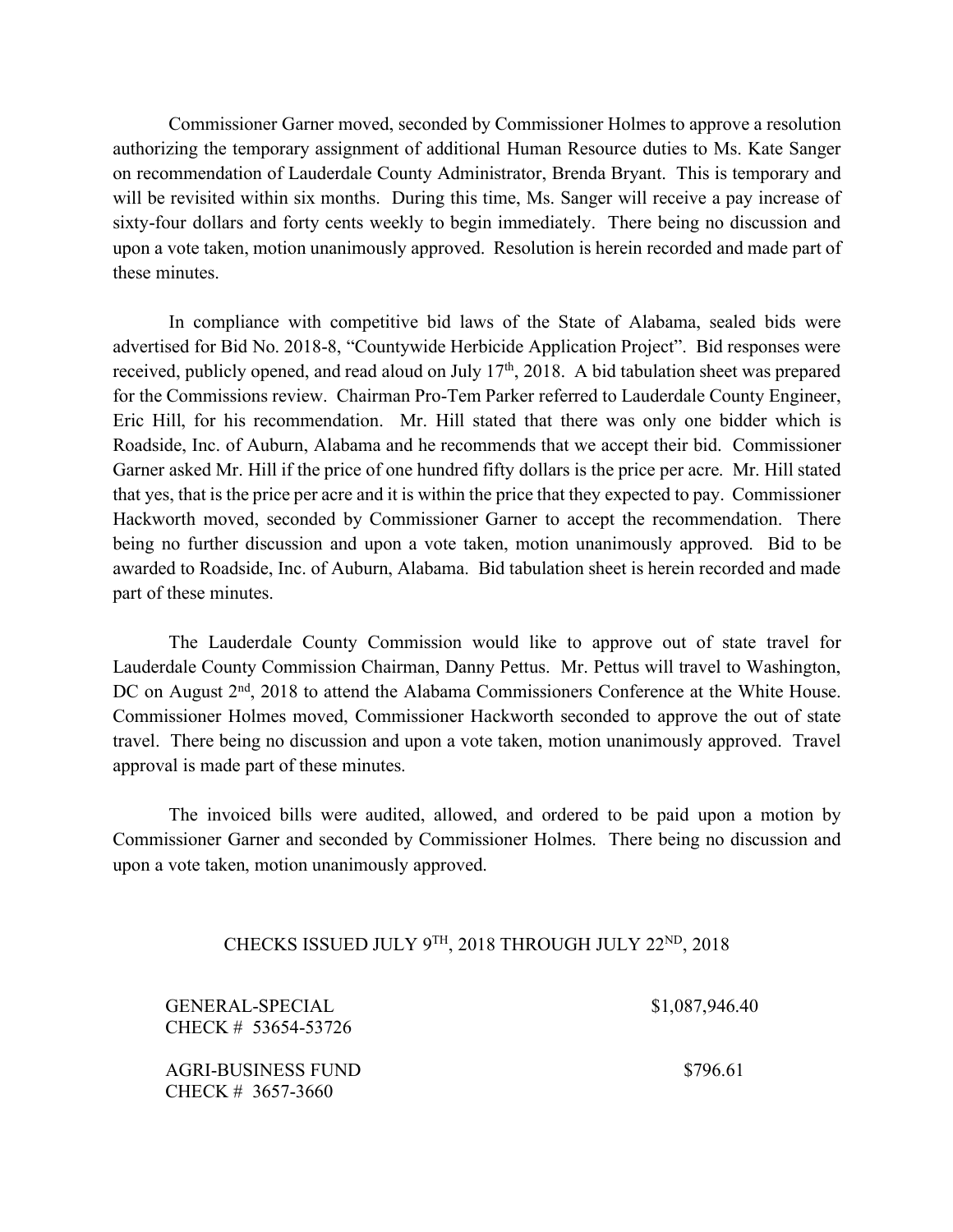| <b>LEPA FUND</b><br>CHECK # 8027-8034                      | \$5,576.21   |  |
|------------------------------------------------------------|--------------|--|
| <b>GASOLINE TAX FUND</b><br>CHECK # 16783-16800            | \$261,107.77 |  |
| PUBLIC BLDG., R & B SPECIAL<br>CHECK $# N/A$               | 0.00         |  |
| PUBLIC HIGHWAY & TRAFFIC FUND<br>CHECK # N/A               | 0.00         |  |
| AL. TRUST CAPITAL IMPROVEMENT FUND<br><b>CHECK # 342</b>   | \$1,889.20   |  |
| <b>RRR GASOLINE TAX FUND</b><br><b>CHECK # 661</b>         | \$395,500.45 |  |
| REAPPRAISAL FUND<br>CHECK #11367-11375                     | \$31,771.01  |  |
| REAPPRAISAL MONEY MARKET<br><b>CHECK # 568</b>             | \$150,000.00 |  |
| TOURISM, REC. & CONVENTION FUND<br>CHECK # 476-478         | \$6,190.47   |  |
| <b>RSVP FUND</b><br>CHECK # 17147-17154                    | \$4,831.32   |  |
| <b>CHILD PROTECTION FUND</b><br>CHECK # 1219               | \$1,479.62   |  |
| <b>SERIES 2001 DEBT SERVICE FUND</b><br><b>CHECK # 267</b> | \$10,953.13  |  |
| <b>CDBG FUND</b><br>CHECK $# N/A$                          | 0.00         |  |
| <b>SOLID WASTE FUND</b><br>CHECK # 7292-7304               | \$115,847.53 |  |
| <b>ACCOUNT PAYABLE FUND</b><br>CHECK # 40449-40494         | \$252,434.81 |  |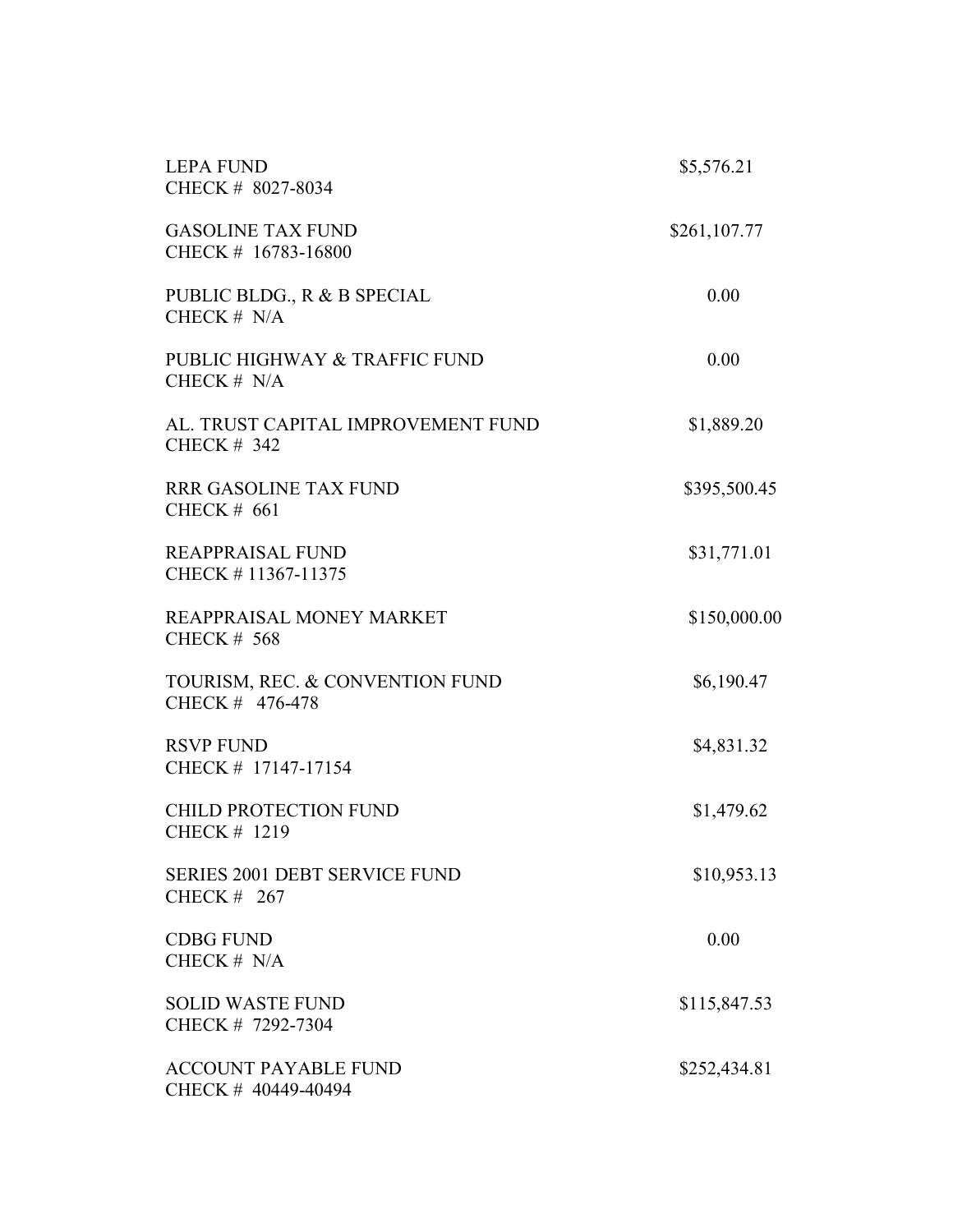| FIRE PROTECTION FEE FUND<br>CHECK $# N/A$        |       | 0.00           |
|--------------------------------------------------|-------|----------------|
| INDUSTRIAL DEVELOPMENT TAX FUND<br>CHECK $# N/A$ |       | 0.00           |
| <b>TOBACCO TAX FUND</b><br>CHECK $# N/A$         |       | 0.00           |
| <b>TVA TAX FUND</b><br>CHECK # 5655-5667         |       | \$388,971.92   |
|                                                  | Total | \$2,715,296.45 |

Scheduled Public Hearings: None

Staff Reports: None

Public Comment Period:

Susan Thompson of 81 County Road 322, Greenhill, Alabama, brought her concerns to the Lauderdale County Commission regarding the lack of internet service providers in her area of the county. Ms. Thompson asked the Commissioners to help her with this issue and she asked the Commissioners why service is not available in all areas of the county. Ms. Thompson asked the Commission why internet service only works in certain spots and why one person can get service but their neighbor cannot get service. Commissioner Parker stated that he has talked to EMA Director, George Grabryan, about this issue and he stated that not many rural areas have internet service and because internet service providers are privately owned businesses, there is no good answer or time line for when this issue will be resolved. Commissioner Holmes stated that AT&T, a public company, is working on installing towers to provide internet service to the Anderson Community but they have not been successful with installing Greenhill towers. Commissioner Holmes also stated that the federal government is working on a program to encourage private businesses to branch out into rural areas but the private companies would have to do the work first and once the work is completed, they would receive a rebate from the government for the cost of the work. Commissioner Holmes further stated that this program is not always successful but hopefully, AT&T will expand and help the Greenhill area.